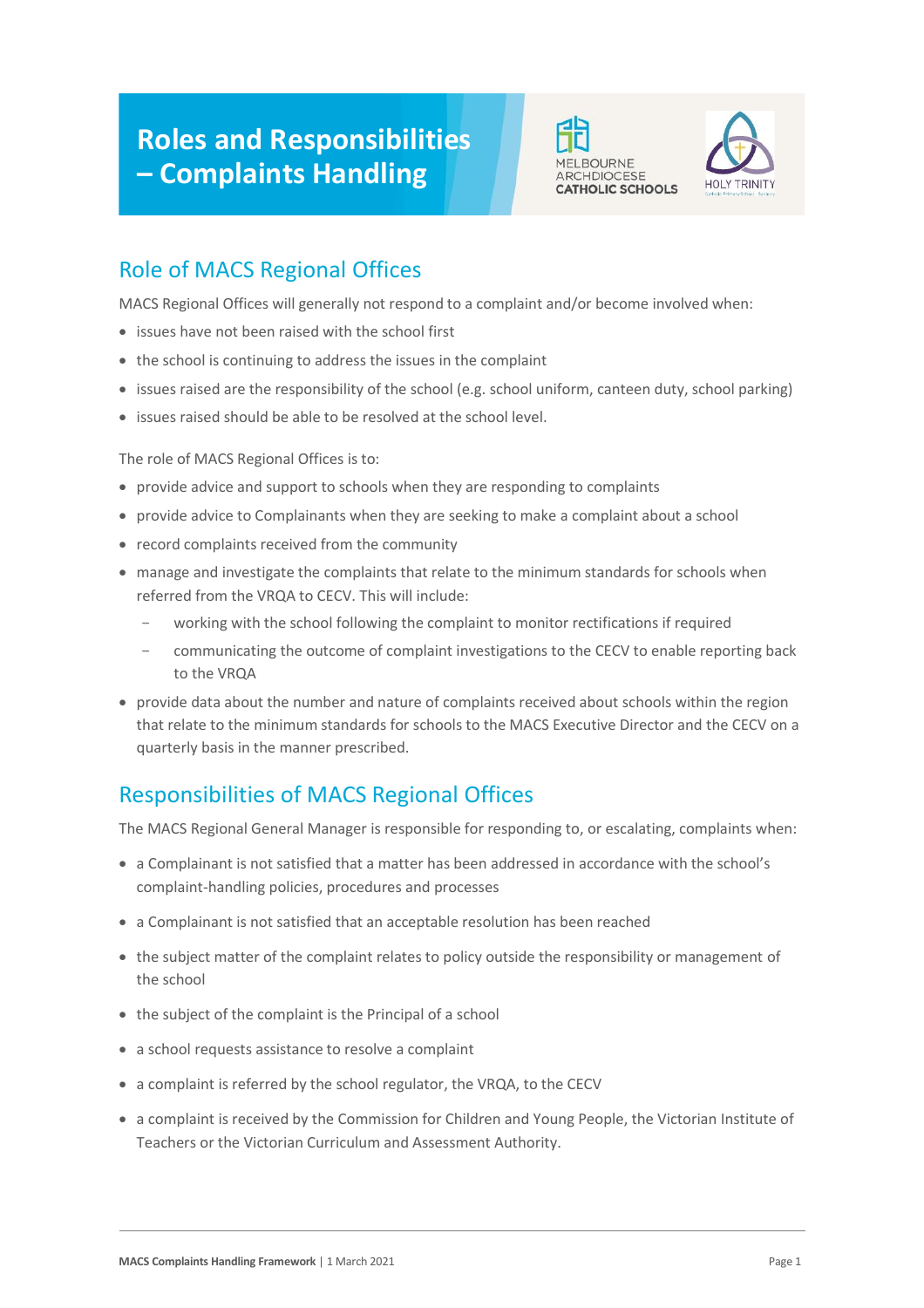#### **Actions to be taken following receipt of a complaint at the MACS Regional Office**

Following receipt of a complaint, the MACS Regional General Manager (or delegate) will:

- record the complaint in the agreed data management system to ensure the complaint can be tracked
- acknowledge receipt of a complaint as soon as possible in writing, within two business days, ensuring the Complainant is aware of MACS complaint-handling procedures
- advise the Complainant that a record of their complaint is being maintained and provide a timeframe, generally 10 business days, after which a preliminary determination will be provided
- provide the Complainant with a case number that should be used for all further communication
- inform the Principal of the school of the receipt of the complaint and provide an opportunity for the Principal to respond to the issues raised
- where it is considered appropriate, provide the Complainant with an opportunity to respond to the Principal's response to the matters raised prior to making a decision about the complaint, or contact the Complainant for more information to help assess the issues or allegations if required
- seek to review school documentation relevant to the complaint such as school policies, procedures, guidelines, records of communication, minutes of meetings or student data
- advise and/or seek permission from the Complainant if any sensitive or medical information provided will need to be shared with others in order to resolve the matter
- where necessary, seek advice from appropriate business units within MACS and/or external agencies to determine how a complaint may be reviewed and whether other avenues of appeal/redress exist
- assess the complaint, which may result in undertaking one or more of the following procedures and processes to help resolve it:
	- allow more time for resolution at the school
	- provide assistance to reach a resolution through regional support
	- arrange for an independent investigation
- advise the Complainant of any delays that occur in the region's ability to respond within the set timeframe and provide a new timeframe for the resolution
- where necessary, actively support a Complainant with special needs through the complaint procedures and processes
- notify the Complainant of the outcome of the complaint inquiry in writing
- provide the Principal of the school with the outcome of the MACS Regional Office's assessment of the complaint in writing
- ensure all relevant material and a record of the outcome of the complaint are entered in the agreed system database
- complete documentation of the complaint investigation required by the CECV
- ensure records of anonymous complaints are retained in the approved database to enable identification of trends or potential problems
- if a complaint is serious or not resolved after the involvement of the MACS Regional General Manager, refer the complaint to the MACS Executive Director (or the delegate of the MACS Executive Director)
- provide data about the number and nature of complaints received about schools within the region that relate to the minimum standards for schools to the MACS Executive Director and CECV on a quarterly basis.